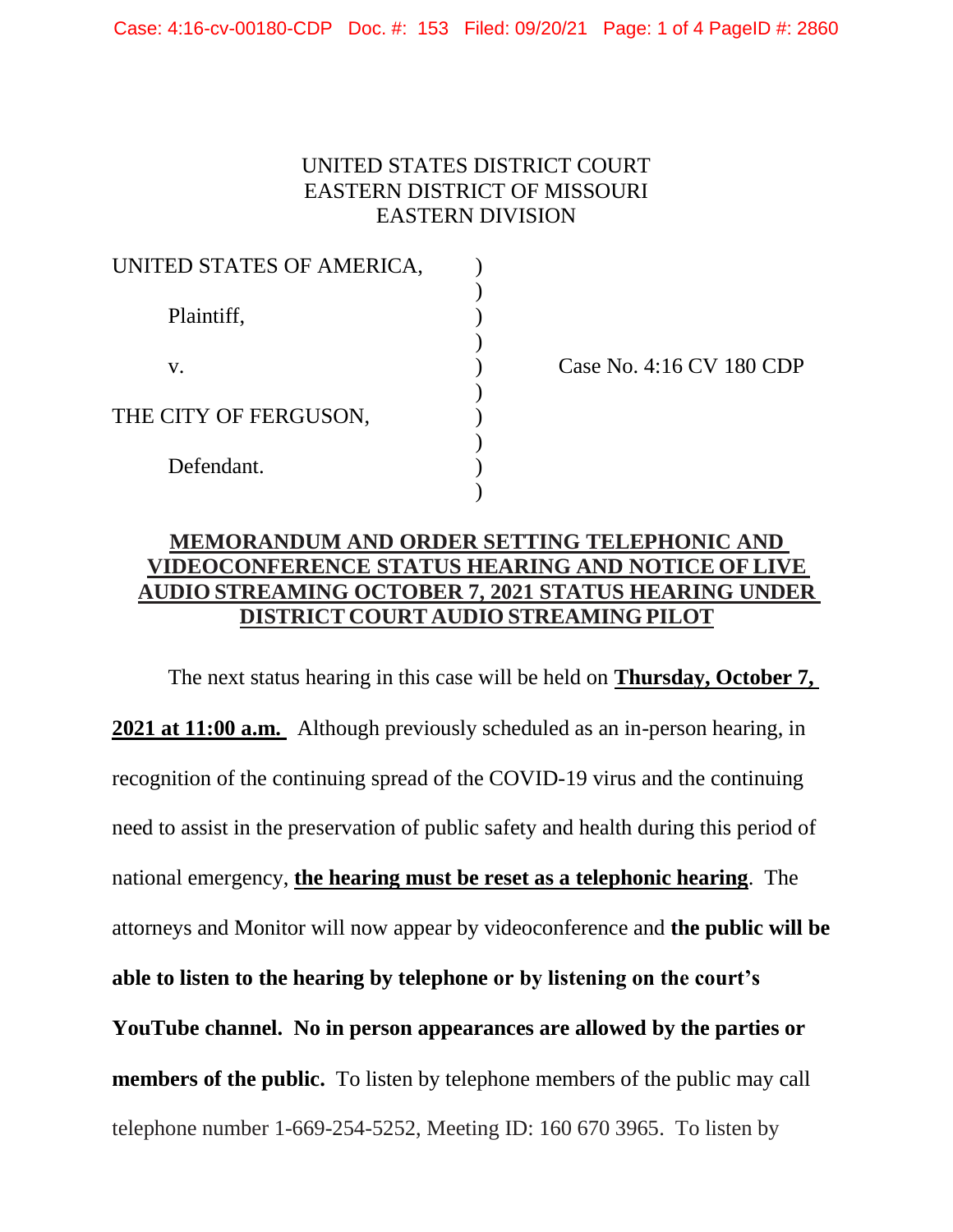YouTube members of the public may access the court's YouTube channel at [https://www.youtube.com/c/USCourtsMOED.](https://www.youtube.com/c/USCourtsMOED)

Pursuant to E.D. Mo. L.R. 13.02, all means of photographing, recording, broadcasting, and televising this hearing are prohibited. Accordingly, audio of the proceeding, in full or in part, may not be photographed, recorded, broadcasted, or televised.

To afford the public the opportunity to be heard, the Court will permit members of the public to submit written statements in advance of the hearing. Any person wishing to provide written comments regarding the status of the implementation of the Consent Decree may do so by sending a written submission of **no more than five pages** to the Monitor at [Fergusonmonitor@hoganlovells.com](mailto:Fergusonmonitor@hoganlovells.com) **by 5 p.m. on October 5, 2021. Persons making written submissions must include their full names. No telephone calls, anonymous submissions, or submissions that do not comply with these requirements will be considered.** The written statements will not be docketed in the Court file, placed on the Court's website for this case, or otherwise read into the record of proceedings at this status hearing. In addition, the Monitor will forward all timely submissions to the parties and the Court for review and consideration before the hearing, and the parties, the Monitor, and/or the Court may address particular submissions at the hearing as deemed appropriate. The written transcript of this status hearing will be placed on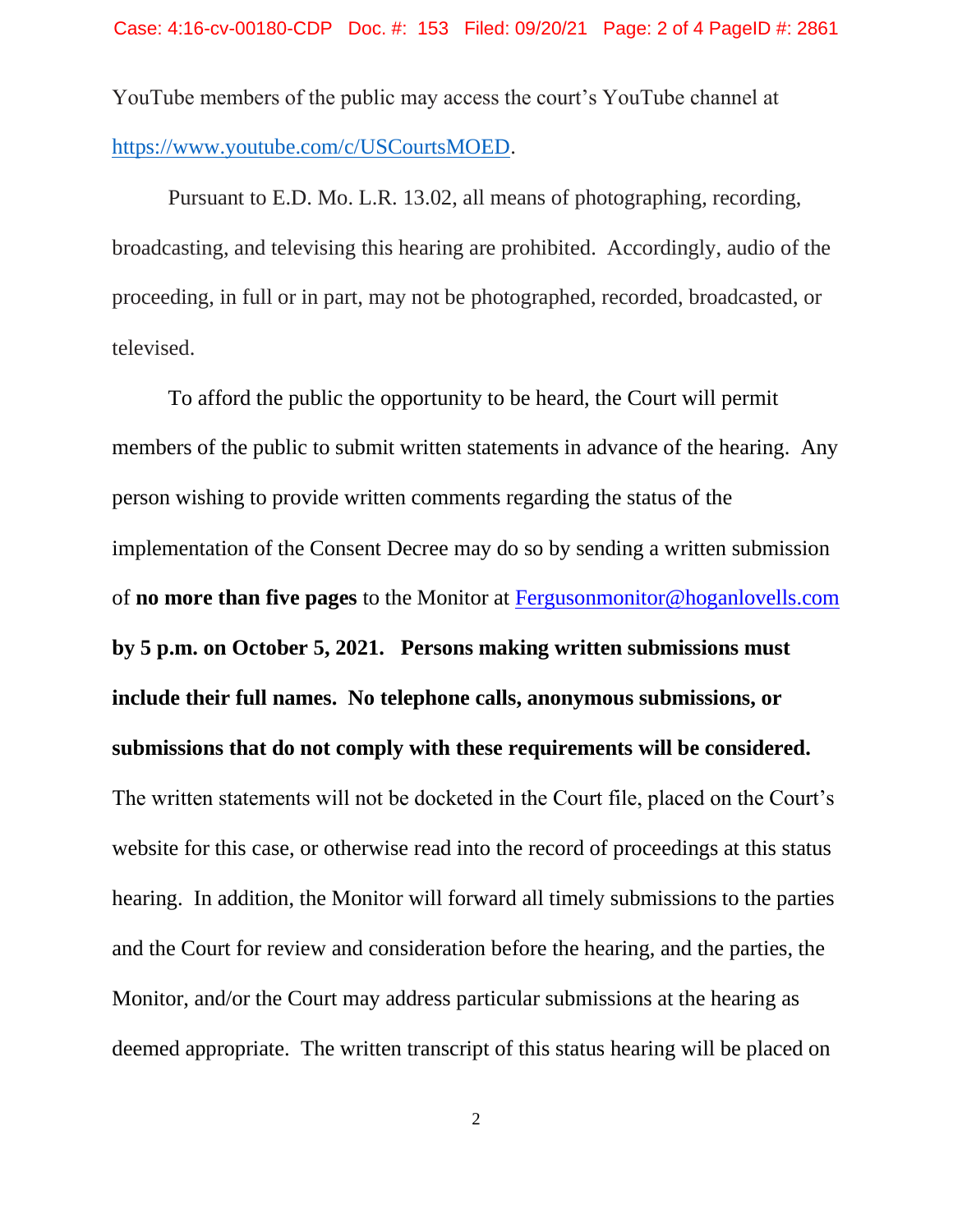the Court's website for viewing by the public without charge.

Accordingly,

**IT IS HEREBY ORDERED** that the Court will hold a videoconference status hearing with all counsel and the Monitor on **October 7, 2021 at 11:00 a.m.** The Court will provide counsel and the Monitor with the procedures for joining the videoconference.

**IT IS FURTHER ORDERED** that any **members of the public** who wish to listen to the hearing may do so by calling in to the Court's conference line by dialing the following number: **1-669-254-5252, Meeting ID: 160 670 3965**. They may also listen to the hearing on the court's YouTube channel, accessible at <https://www.youtube.com/c/USCourtsMOED> .

Pursuant to E.D. Mo. L.R. 13.02, all means of photographing, recording, broadcasting, and televising are prohibited. Audio of the proceeding, in full or in part, may not be photographed, recorded, broadcasted, or televised.

**IT IS FURTHER ORDERED** that any person wishing to provide written comments regarding the status of the implementation of the Consent Decree may do so by sending a written submission of no more than **five pages** to the Monitor at [Fergusonmonitor@hoganlovells.com](mailto:Fergusonmonitor@hoganlovells.com) by **5 p.m. on October 5, 2021. Persons making written submissions must include their full names. No telephone calls, anonymous submissions, or written submissions that do not comply with these**